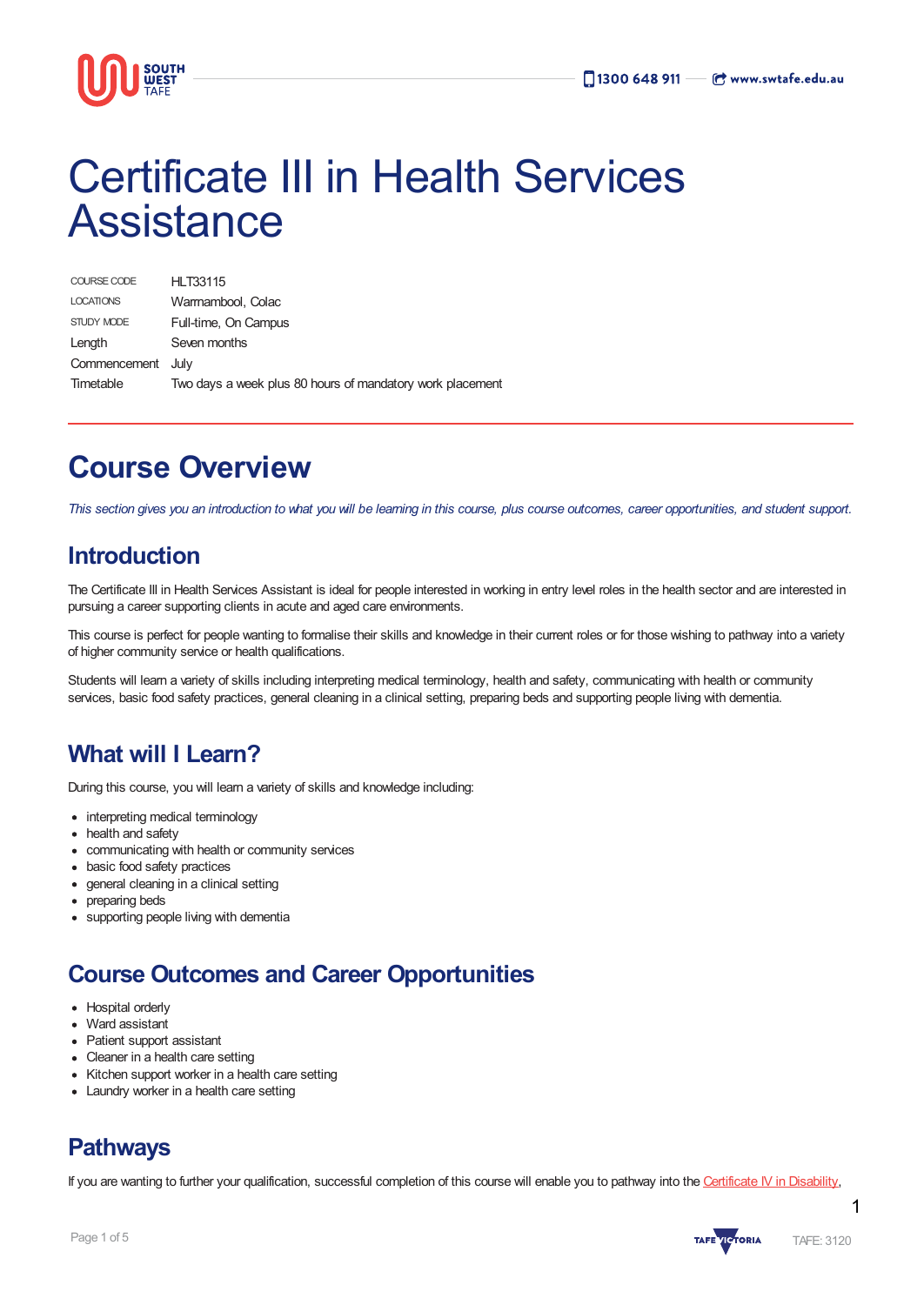

[Certificate](https://www.swtafe.edu.au/courses/nursing-health-community-services/certificate-iv-in-mental-health) IV in Mental Health, [Diploma](https://www.swtafe.edu.au/courses/nursing-health-community-services/diploma-of-nursing) of Nursing or Diploma of [Community](https://www.swtafe.edu.au/courses/nursing-health-community-services/diploma-of-community-services) Services.

### **Placement**

This course includes 80 hours of mandatory work placement within a health or residential aged care setting.

### **Information Session**

Why don't you come along to our next course info session to find out everything you need to start your learning journey? You can chat with our teachers, tour our facilities, learn more about the course, find out about the application process and get your questions answered by our course experts.

**Find the next info [session](https://www.swtafe.edu.au/information-sessions) near you**

## **Course Requirements**

This section gives you an overview of entry requirements, course units and electives, skills recognition, and assessment criteria.

### **Entrance requirements & pre-requisites**

You must be at least 17 years of age to apply for this course.

### **Course requirements**

To be eligible for this qualification, you must successfully complete 15 units: 7 core and 8 elective.

### **Units offered**

#### **Core Units**

| <b>Unit Code</b> | <b>Unit Name</b>                                                     | <b>Unit Hours</b> | <b>Unit Consumables</b> |
|------------------|----------------------------------------------------------------------|-------------------|-------------------------|
| BSBMED301        | Interpret and apply medical terminology appropriately                | 60                | \$0.00                  |
| BSBWOR301        | Organise personal work priorities and development                    | 30                | \$0.00                  |
| CHCCOM005        | Communicate and work in health or community services                 | 30                | \$0.00                  |
| CHCDIV001        | Work with diverse people                                             | 40                | \$0.00                  |
| HLTAAP001        | Recognise healthy body systems                                       | 70                | \$0.00                  |
| HLTINF001        | Comply with infection prevention and control policies and procedures | 25                | \$0.00                  |
| HLTWHS001        | Participate in Workplace Health and Safety                           | 20                | \$0.00                  |

#### **Elective Units**

| Unit Code | <b>Unit Name</b> | Unit Hours | <b>Unit Consumables</b> |
|-----------|------------------|------------|-------------------------|
|           |                  |            |                         |

2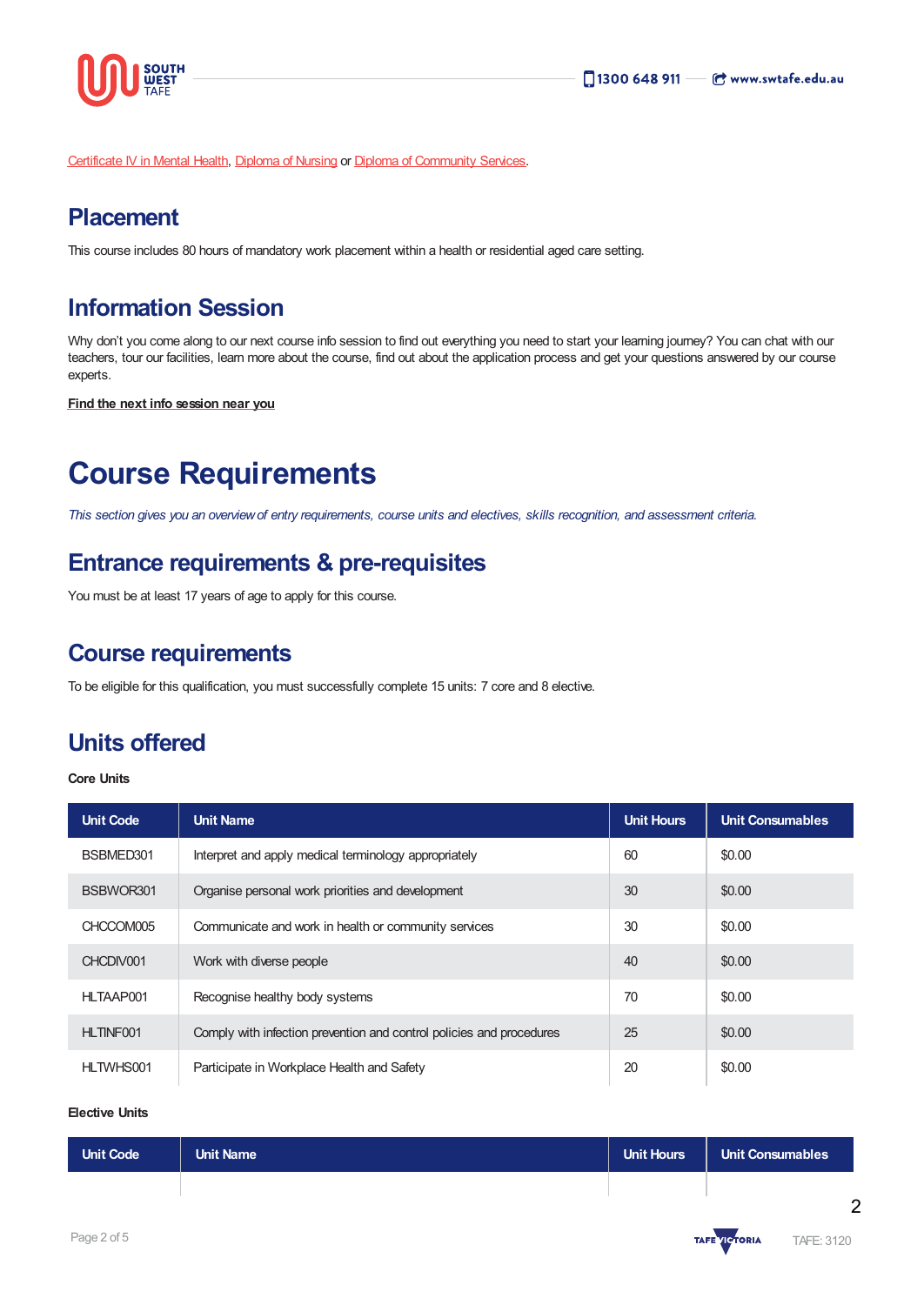

| CHCAGE005  | Provide support to people living with dementia                        | 65 | \$0.00 |
|------------|-----------------------------------------------------------------------|----|--------|
| CHCCCS012  | Prepare and maintain beds                                             | 20 | \$0.00 |
| CHCCCS015  | Provide individualised support                                        | 30 | \$0.00 |
| CPPCLO4100 | Organise and monitor cleaning tasks                                   | 20 | \$0.00 |
| HLTFSE001  | Follow basic food safety practices                                    | 30 | \$0.00 |
| HLTFSE002  | Provide ward or unit based food preparation and distribution services | 30 | \$0.00 |
| HLTFSE003  | Perform kitchenware washing                                           | 10 | \$0.00 |
| HLTHSS003  | Perform general cleaning tasks in a clinical setting                  | 20 | \$0.00 |

### **Assessment**

This course involves accredited units. You will be required to complete assessment tasks to demonstrate your underpinning knowledge, skills and attributes to meet the course outcomes. A combination of written, oral and practical assessment strategies will be used in either a classroom, online or workplace environment.

Where units require demonstration of skills in a workplace environment, you will have the opportunity to do this either in your own workplace (where appropriate), through a practical placement, or by using one of the Institute's simulated workshops/classrooms. Detailed information about the types, conduct and dates of assessments will be provided in advance. You will also be provided with information about the opportunity for reassessment and appeal.

### **After applying**

Once you have applied for your chosen course, you will receive a thank you email from South West TAFE with a few steps to help process your enrolment.

#### **Complete a Pre-Training Review**

You will receive an email to complete a Pre-Training Review online evaluation. This evaluation helps us tailor your training to suit your needs.

#### **Create or provide a Unique Student Identifier (USI)**

A USI is a nationally recognised reference number that provides an online record of your training qualifications gained in Australia.

#### [Create](https://www.usi.gov.au/students/create-usi) your US

Already have a USI but can't remember it? [Find](https://www.usi.gov.au/faqs/i-have-forgotten-my-usi) your USI

#### **Skills recognition**

If you have experience or prior qualifications, you may be eligible to apply for [recognition](https://www.swtafe.edu.au/study/how-to-apply/skills-recognition) of prior learning and gain credits. You will be asked to provide any relevant Statement of Attainment to support identified credits.

## **Fees**

*This section gives you an overviewof course fees, subsidies, and howthey can be paid.*

### **Course Fees**

**Here's an outline of fees and costs associated with your course.**

**Your fees each year can be made up of 3 different elements.** Everyone has different circumstances that can affect what you pay and how much you pay. :

1. Tuition fees - charged as an hourly rate that varies from course to course. A large portion of the tuition is subsidised by the Victorian



3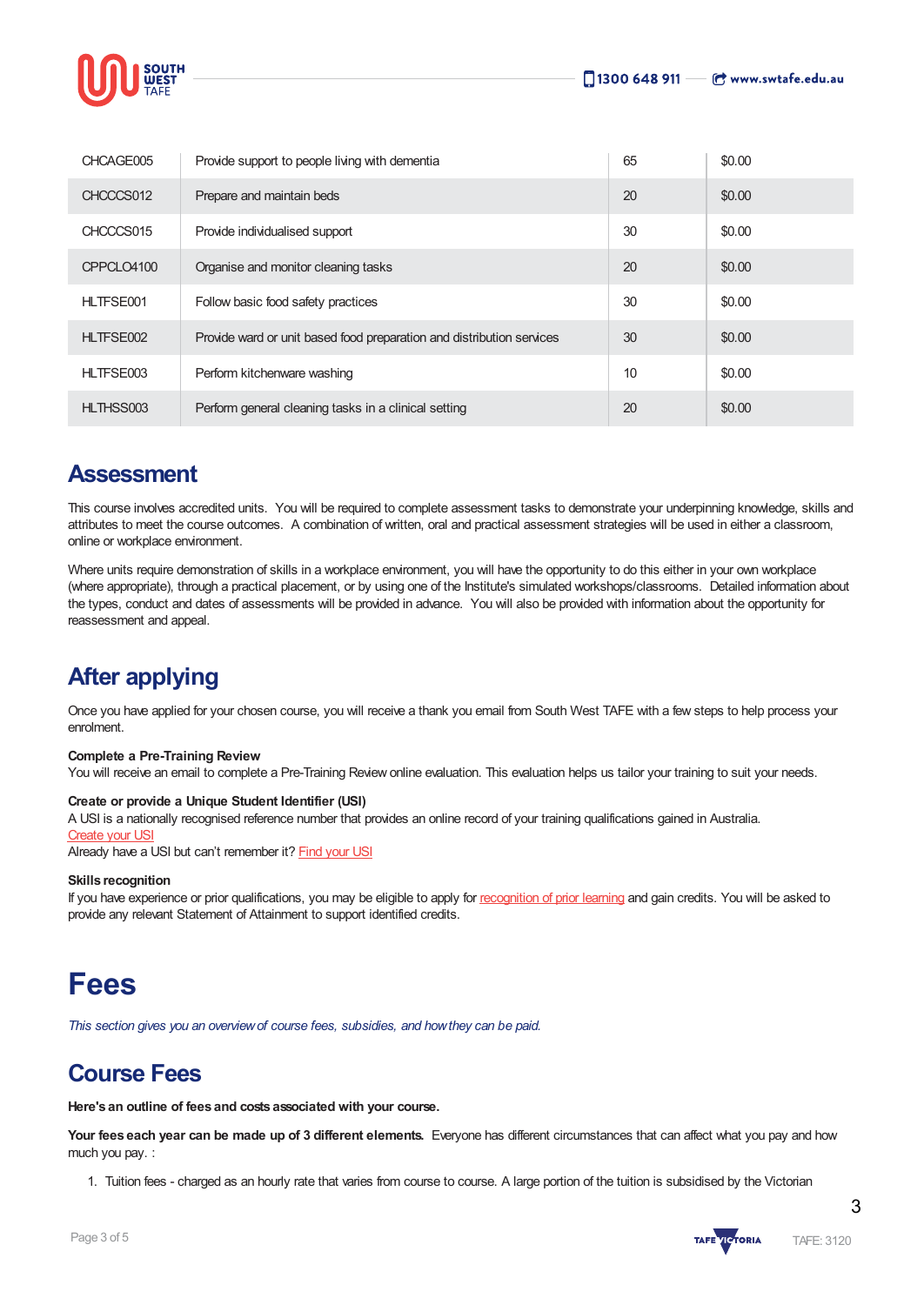

Government for eligible students.

- 2. Resource and/or materials costs covers the cost of materials and other incidentals. This fee will vary according to the course being undertaken.
- 3. Booklist items such as textbooks, equipment and stationery recommended for your course

### **Tuition fees**

**There are 4 different ratesof tuition fees.** Only one will apply to you (depending on your eligibility and circumstances).

- 1. Government Subsidised Fee you could be eligible for a government-subsidised rate under the Skills First funding depending on your age, educational history, and citizenship or residency status. If you are eligible, the government will contribute to the cost of your training. Find out more about [subsidised](https://www.swtafe.edu.au/study/fees-free-tafe/access-govt-subsidies/victorian-students) training
- 2. Government Subsidised Concession Fee If you are eligible for a Skills First government-subsidised place and hold a current healthcare or pension card, that you can provide at enrolment, you may be eligible for the concession rate. Note, the concession rate is not applicable to Diploma level courses. Find out more about [concession](https://www.swtafe.edu.au/study/fees-free-tafe/concession) rates
- 3. Free TAFE Students who are eligible for Victorian government-subsidised training will not pay course tuition fees for the duration of their enrolment in this course, however, there may be some consumable/material fees for the course (find out more below). Any resource or material costs, or booklist items for this course are listed in the table below. Find out more [about](https://www.swtafe.edu.au/courses/free-tafe-courses) Free TAFE
- 4. Full fee If you are not eligible for a Skills First government-subsidised place, exemption, concession or are enrolling in a course that isn't government-subsidised, you may be required to pay the full fee rate.

#### **FINDOUT [MOREABOUT](https://www.swtafe.edu.au/study/fees-free-tafe) FEES AND ELIGIBILITY**

The fees listed below are indicative only. The student tuition fees as published are subject to change given individual circumstances at enrolment. Funding made available to eligible individuals by State and Commonwealth Governments. If funding is utilised, this may affect future opportunities to access additional funding in the future.

| Course fees by student type                      | <b>Indicative Course Fee</b> |
|--------------------------------------------------|------------------------------|
| Government subsidised rate (if eligible)         | \$990.00                     |
| Concession rate                                  | \$200.00                     |
| Full fee rate (if not eligible for govt subsidy) | \$6,065.00                   |

| Additional course fees                    | Indicative Course Fee |
|-------------------------------------------|-----------------------|
| Course consumable/materials (approximate) | \$55.00               |

### **Resource and/or materials costs**

Some courses require specific resources or materials necessary for your study eg: tools of the trade, excursions, etc. Final costs will be determined upon enrolment.

### **How do I pay my fees?**

Once we have processed your enrolment form, you will receive an email with your invoice.

You have three options when [organising](https://www.swtafe.edu.au/study/fees-free-tafe/payment-options) your payment:

1. Upfront [payment](https://www.swtafe.edu.au/study/fees-free-tafe/payment-options) - can be made over the phone with EFTPOS